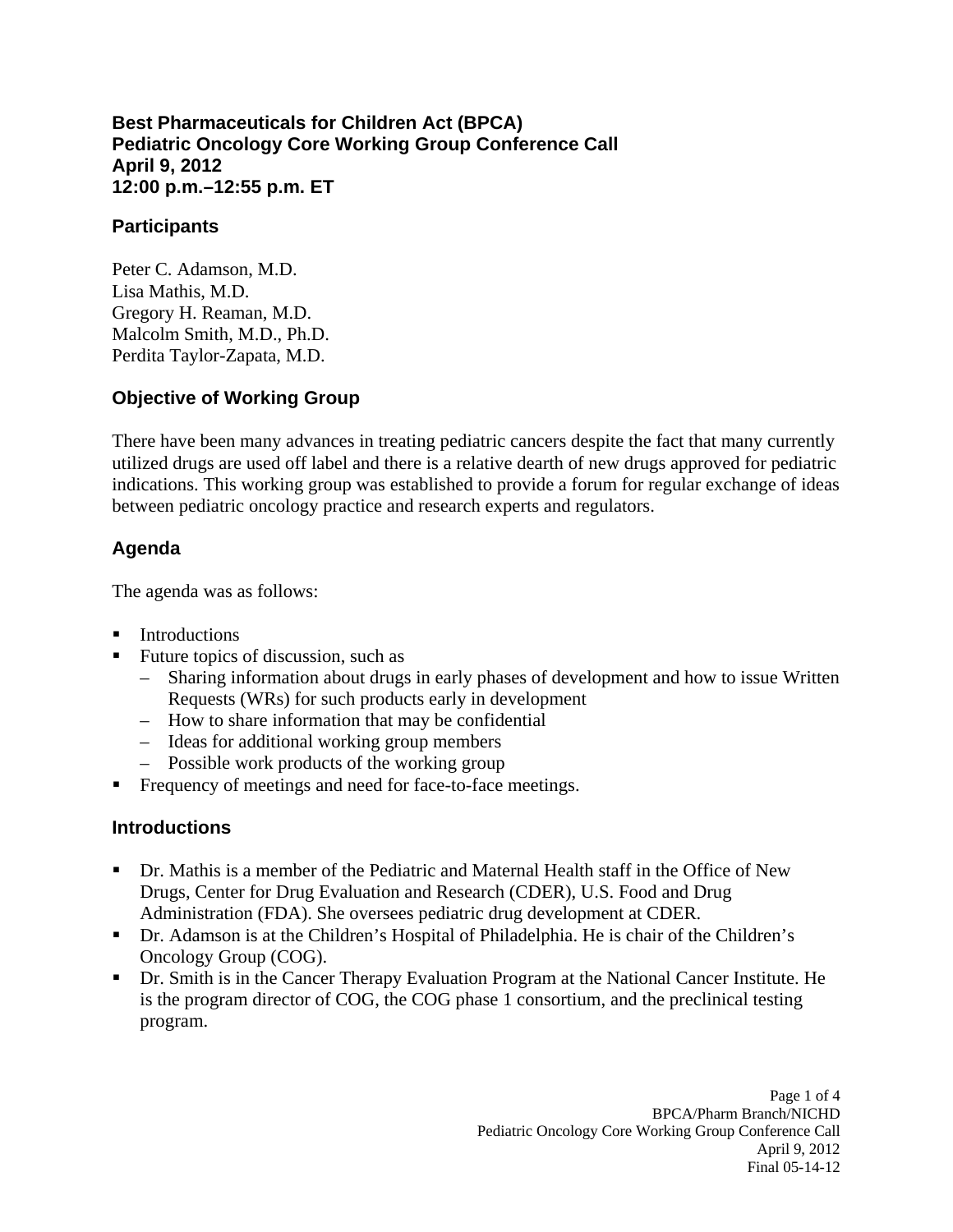- Dr. Taylor-Zapata is with the Obstetric and Pediatric Pharmacology Branch, Center for Research for Mothers and Children, the *Eunice Kennedy Shriver* National Institute of Child Health and Human Development.
- Dr. Reaman is associate director of the Office of Hematology and Oncology Product, CDER, FDA.

## **Future Topics of Discussion**

Dr. Mathis explained that the impetus for starting this working group was the reauthorization of BPCA and the Pediatric Research Equity Act (PREA), the timing of Dr. Reaman joining the FDA, and new efforts to maximize work under BPCA and PREA. Dr. Mathis' role is to facilitate communication between investigators and the FDA. Working group members will serve as subject matter experts to determine what the working group can do for the BPCA program. Dr. Adamson previously communicated with the FDA about focusing on products that are in the early phase of development. Historically, the FDA has issued WRs for studies conducted by COG and already published. Drug sponsors submit existing data, rather than the FDA asking for drug studies early in the development phase. Dr. Adamson noted that the FDA is missing opportunities to conduct studies on some drug products and maximize data collection. There were some concerns that working group discussions about drugs in development may prohibit existing working group members from conducting their own research due to conflicts of interest. This is an area that requires clarification in the future.

**Sharing Information about Drugs in Early Phases of Development and How to Issue WRs for Such Products Early in Development**. Dr. Adamson asked about the limitations under BPCA, specifically, when a WR can be issued, whether it can be issued before a New Drug Application (NDA), what happens if a WR is issued and rejected, and whether a WR could be reissued. Dr. Mathis explained that WRs can be issued for pediatric studies as soon as there are sufficient data to conduct such studies. A WR can be issued for an Investigational New Drug (IND) product at any time during the development process, even as early as phase 1. The WR must include a clinical trial in the pediatric population and can include animal studies and adult studies if they relate to the pediatric drug development.

If a WR is issued and the drug sponsor rejects it, the WR can be referred to the National Institutes of Health (NIH). The study can be conducted by the NIH or the drug sponsor can be forced to conduct the study under PREA. Even if the drug is an IND or is on-patent, the NIH can conduct the study. Dr. Reaman noted that there is flexibility in when a WR can be issued. Information from the pediatric investigative community is not required, but information and early expression of interest from the pediatric investigator community would greatly facilitate the process. Often there is already some communication between investigators and the drug company. The drug company can submit a Proposed Pediatric Study Request (PPSR), which can trigger a WR. The PPSR can be submitted before the pre-IND meeting.

For WRs for on-patent drugs, a PREA mechanism can force drug sponsors to conduct studies, particularly if there is a strong public health benefit, and even for an off-label indication. However, this mechanism has not been used because there has been no need to do so. This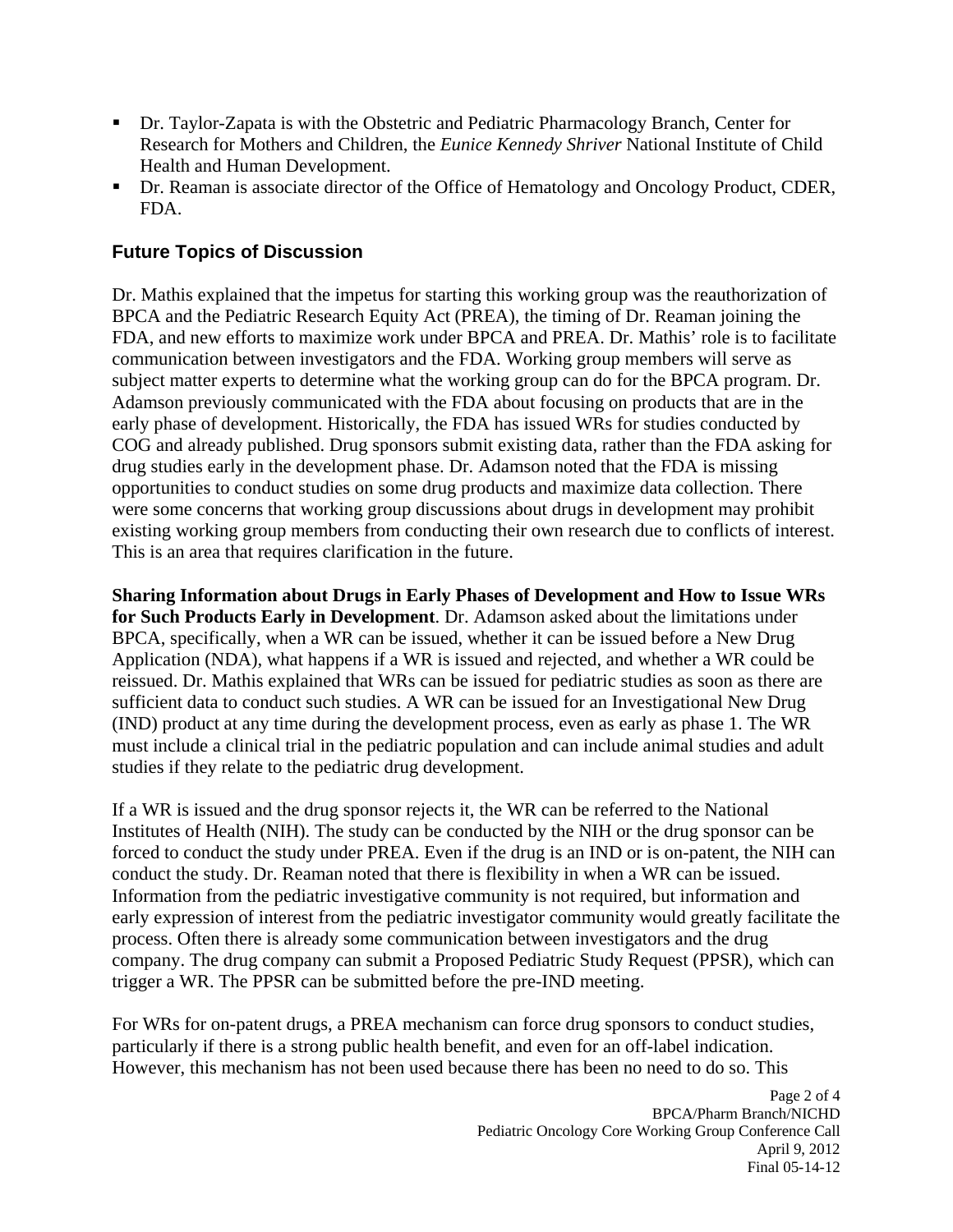mechanism could be used if the number of rejected WRs increases due to WRs issued earlier development process. A WR will not be reissued if the study is conducted by the NIH or the company is forced to conduct a study under PREA. Another PPSR could be submitted if the drug is for a different indication or population. Currently, many new oncology drugs get waivers under PREA because they receive orphan designation. Given the focus on development of personalized medicines, this situation will likely increase. However, the goal is to move up the timeline for early-phase studies.

Dr. Taylor-Zapata explained that the NIH has conducted a few studies of on-patent drugs. The NIH Foundation provided funding for one of these studies. Drugs for these studies are generally purchased from the drug companies. The drug companies must be notified if the drug is an IND or must agree if the drug is not yet on the market. The companies allow the IND to be crossreferenced before the NDA. WRs have been issued before an NDA for different pediatric indications but not for oncology. About 10 percent of WRs are for INDs (that is, before an NDA for any indication).

For drug companies, locking in exclusivity early could be beneficial for well-targeted pediatric drugs with a good probability of approval. Most of the exclusivity that has been granted has been for phase 1 or phase 2 studies alone, where the drug does not yet have a pediatric indication. Drugs companies would be expected to conduct a definitive study if the drug has a strong signal of activity. There is an opportunity to redefine definitive studies. They do not necessarily have to be large, randomized phase 3 studies. Another opportunity is using more surrogate endpoints for screening high-risk populations in phase 2 studies.

Dr. Mathis asked whether the working group's regular communications would help advance studies of pediatric oncology products. One issue is having data that will trigger discussions and integrating outside information with FDA information. Having appropriate information would help the FDA and investigators raise the issue of companies developing pediatric plans for drugs in the investigational phase.

**How To Share Information that May Be Confidential.** One of the challenges of sharing information is dealing with different companies that may have drugs in relatively similar stages of development. The challenges include data confidentiality and issues of exclusivity. It may be difficult to develop a regulatory framework that addresses these challenges. It may be better to address them on an individual, situational basis, with investigators providing decision-making input to the FDA. There should be no perception of conflict of interest. The FDA's Pediatric Review Board and Exclusivity Board may have to consider multiple WRs and definitive studies that cannot be conducted by one company with one product.

**Ideas for Additional Working Group Members.** Drs. Adamson, Reaman, and Smith agreed to form a group of five or six people from COG to develop a list of nominees. Dr. Taylor-Zapata explained that previous BPCA working groups have had 15–20 members. Dr. Reaman proposed having a smaller group, with various subject matter experts serving as temporary members as their expertise is needed (for example, depending on the drug and specific indications).